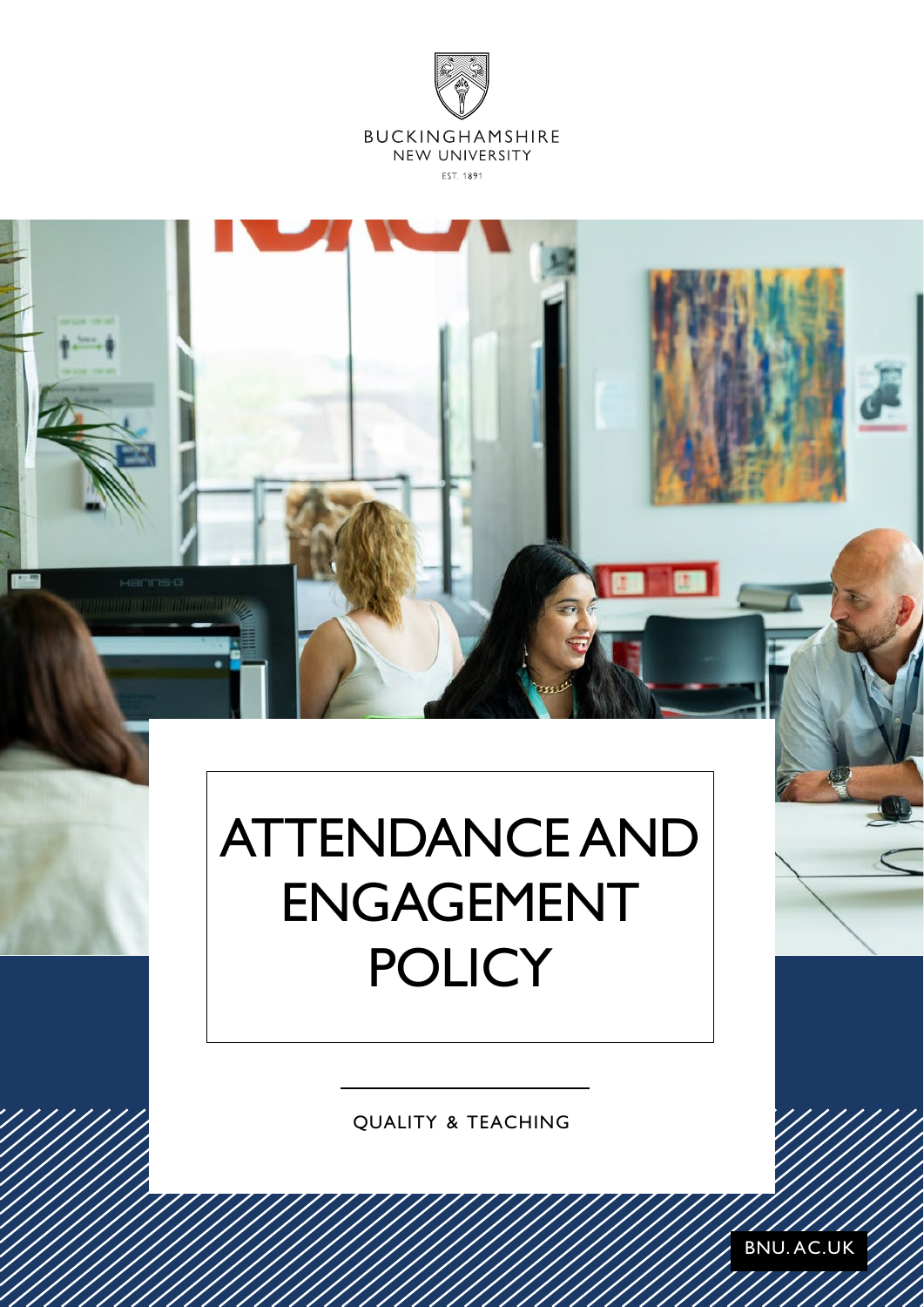#### **Contents**

| <b>Principles</b>                  | 3            |
|------------------------------------|--------------|
| <b>University Student Support</b>  | $\mathbf{3}$ |
| <b>Applicability and Scope</b>     | $\mathbf{3}$ |
| <b>Responsibilities</b>            | 4            |
| <b>Definitions</b>                 | 4            |
| <b>Policy</b>                      | 4            |
| <b>Operational Guidance</b>        | 7            |
| <b>Monitoring and recording</b>    | 7            |
| <b>Communicating with students</b> | 7            |
| <b>Unauthorised absence</b>        | 7            |
| <b>Authorised absence</b>          | 9            |
| <b>Illness</b>                     | 9            |
| <b>Raising awareness</b>           | 10           |

Note: Hyperlinks have been provided. For other University documents (shown in italics) please see the Policies page of the main University website [\(https://www.bucks.ac.uk/about](https://www.bucks.ac.uk/about-us/how-our-university-operates/policies-and-strategies)[us/how-our-university-operates/policies-and-strategies\)](https://www.bucks.ac.uk/about-us/how-our-university-operates/policies-and-strategies) or visit the Academic Advice webpages [\(https://www.bucks.ac.uk/current-students/registry-helpdesk-and-academic](https://www.bucks.ac.uk/current-students/registry-helpdesk-and-academic-advice)[advice\)](https://www.bucks.ac.uk/current-students/registry-helpdesk-and-academic-advice).

| Approved by: | <b>Senate</b>            |
|--------------|--------------------------|
| Version No.  | 1.4                      |
| Owner:       | <b>Academic Registry</b> |

Date first published: **Dec-2017**<br>Date updated: **Jan-2022** Date updated: **Jan-2022**<br>Review Date: **Dec-2023 Review Date:** 

This document has been designed to be accessible for readers. However, should you require the document in an alternative format please contact the Academic Registry.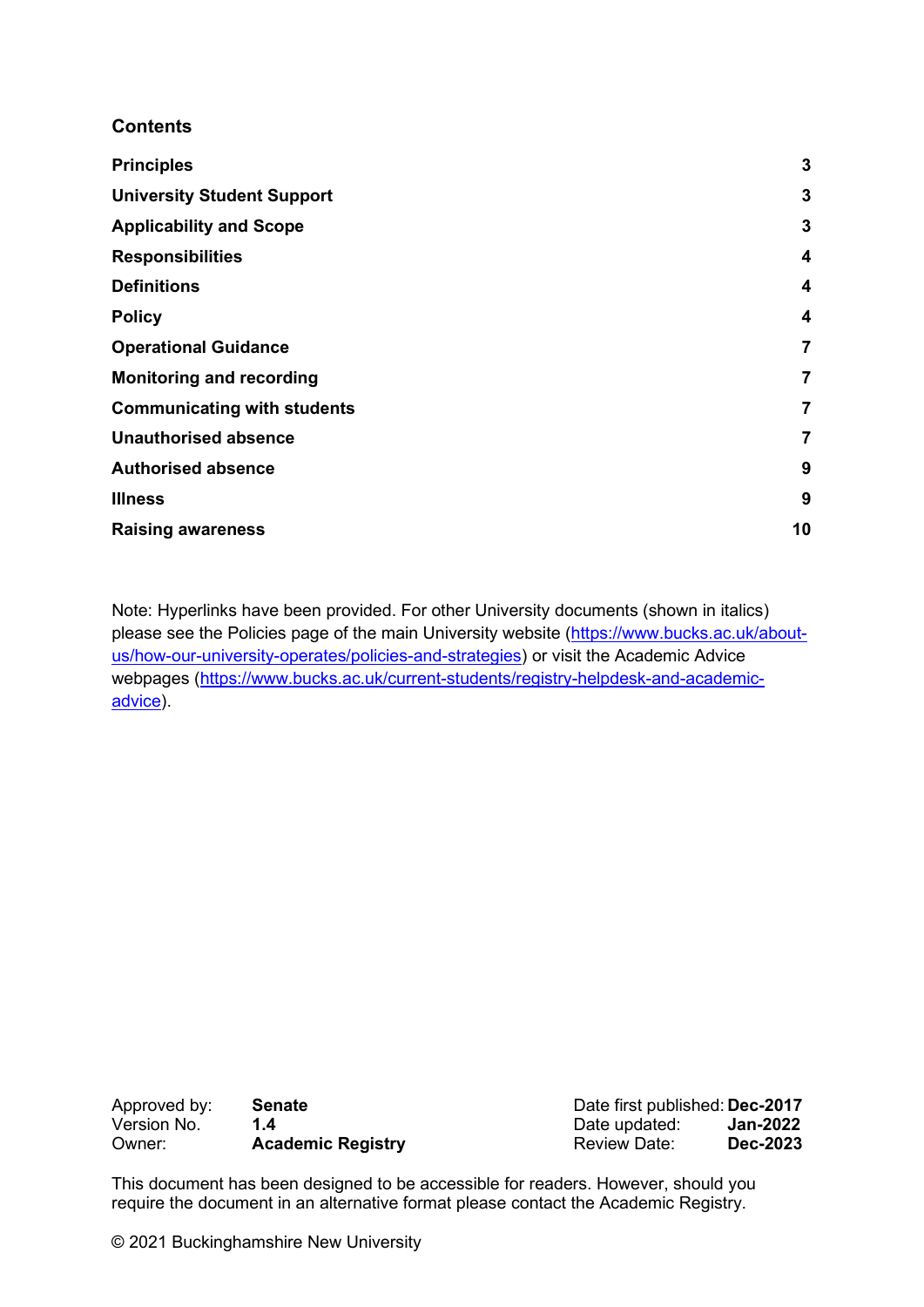# <span id="page-2-0"></span>**Principles**

- 1 The purpose of attendance monitoring is to ensure the University provides the best possible support for all our learners so be successful in their learning. Learners are expected to be proactive with communicating with their course team if they experience difficulties engaging with their studies and to contact the Student Hub for any additional support required.
- 2 The University recognises that there is a strong link between student attendance/engagement and student success, and therefore actively supports and encourages students to participate in learning sessions and to engage with learning activities. In order to do this, the University monitors levels of attendance and engagement:
	- Students are encouraged and supported to fully engage with their studies so that they acquire the knowledge and skills needed to succeed
	- Monitoring engagement and attendance can identify students at risk of withdrawing from, or failing, their course, and enable support mechanisms to be put in place
- 3 An erratic pattern of attendance/engagement can be an early indication of problems that may lead to underachievement, failure to progress, or withdrawal. Early identification of, and timely intervention with such students, enhances retention and wellbeing.
- 4 The University has a duty to monitor the attendance and engagement of its students to fulfil its legal obligation to inform relevant external agencies of their registration status.<sup>[1](#page-2-3)</sup>

# <span id="page-2-1"></span>**University Student Support**

5 If you are experiencing any problems or concerns during your time at Buckinghamshire New University, we strongly encourage you to reach out for support so that we can help you to engage and participate with your studies. You are welcome to contact the Student Hub on [students@bucks.ac.uk](mailto:students@bucks.ac.uk) or 01494 603 020, we are located at N1.02 at High Wycombe and on level two at our Uxbridge and Aylesbury campuses if you would prefer to speak to us in person.

# <span id="page-2-2"></span>**Applicability and Scope**

- 6 This policy applies to all undergraduate and taught postgraduate students and apprentices, whether studying at any University campus or Partner institutions or by distance learning or as apprentices.
- 7 This policy **does not** apply to postgraduate research (MPhil/PhD), or Professional Doctorate students who should refer instead to their appropriate *Code of practice*.

<span id="page-2-3"></span><sup>1</sup> This includes students in receipt of financial support and, for international students, the University's compliance with the requirements of UK Visas and Immigration (UKVI) as a Tier 4 licence holder.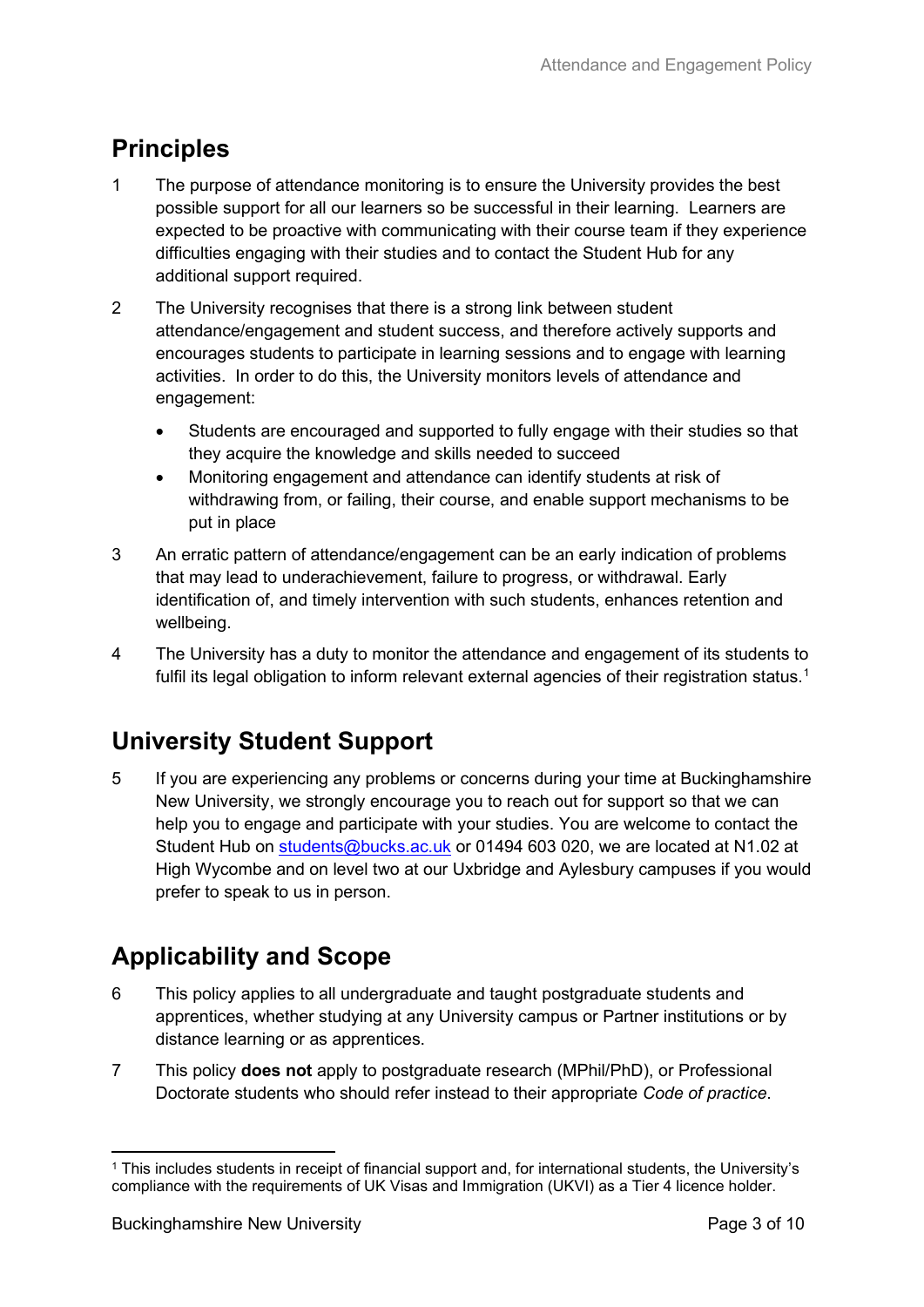- 8 This policy supports the following University policies and procedures:
	- *Learning Partnership Agreement*
	- *International Student Policy*
	- *Attendance Monitoring and Reporting (International Students) Procedure*
	- *Fitness to Study*

### <span id="page-3-0"></span>**Responsibilities**

9 Ownership of this policy lies with the Academic Registry.

### <span id="page-3-1"></span>**Definitions**

- 10 **Attendance**: The presence of the student during the scheduled teaching or learning activity for the entire session (including remote attendance for online, live sessions);
- 11 **Engagement**: Active participation by the student with their studies (attendance or distance-based) and use of resources to support their learning, including:
	- Attendance of scheduled learning and teaching sessions and activities;
	- Active contribution to personal and group tutorials, lectures and seminars;
	- Use of library facilities and other learning resources;
	- Engagement with and submission of assessment tasks set;
	- Attendance at examinations or time-constrained assessment activities;
	- Responding in a timely manner to formal communications from the University, such as letters, emails, text messages and telephone calls;
	- The use of the Aptem Apprentice platform to record 'off the job' training hours for apprenticeships.
- 12 Scheduled teaching and learning activities include:
	- Lectures, seminars and tutorials
	- Pre-sessional English language or programme preparation courses where these are a condition of entry
	- Project and dissertation supervision meetings
	- Practical classes, demonstrations and workshops
	- Presentations and performances
	- **External visits**
	- Study abroad and distance learning activities
	- Clinical, work experience and work-based placement sessions
	- Apprentice tripartite progress reviews

### <span id="page-3-2"></span>**Policy**

13 The University expects students and apprentices to:

• Attend and/or engage in **all** scheduled learning and teaching activities forming part of their programme of study including scheduled online activities, run by the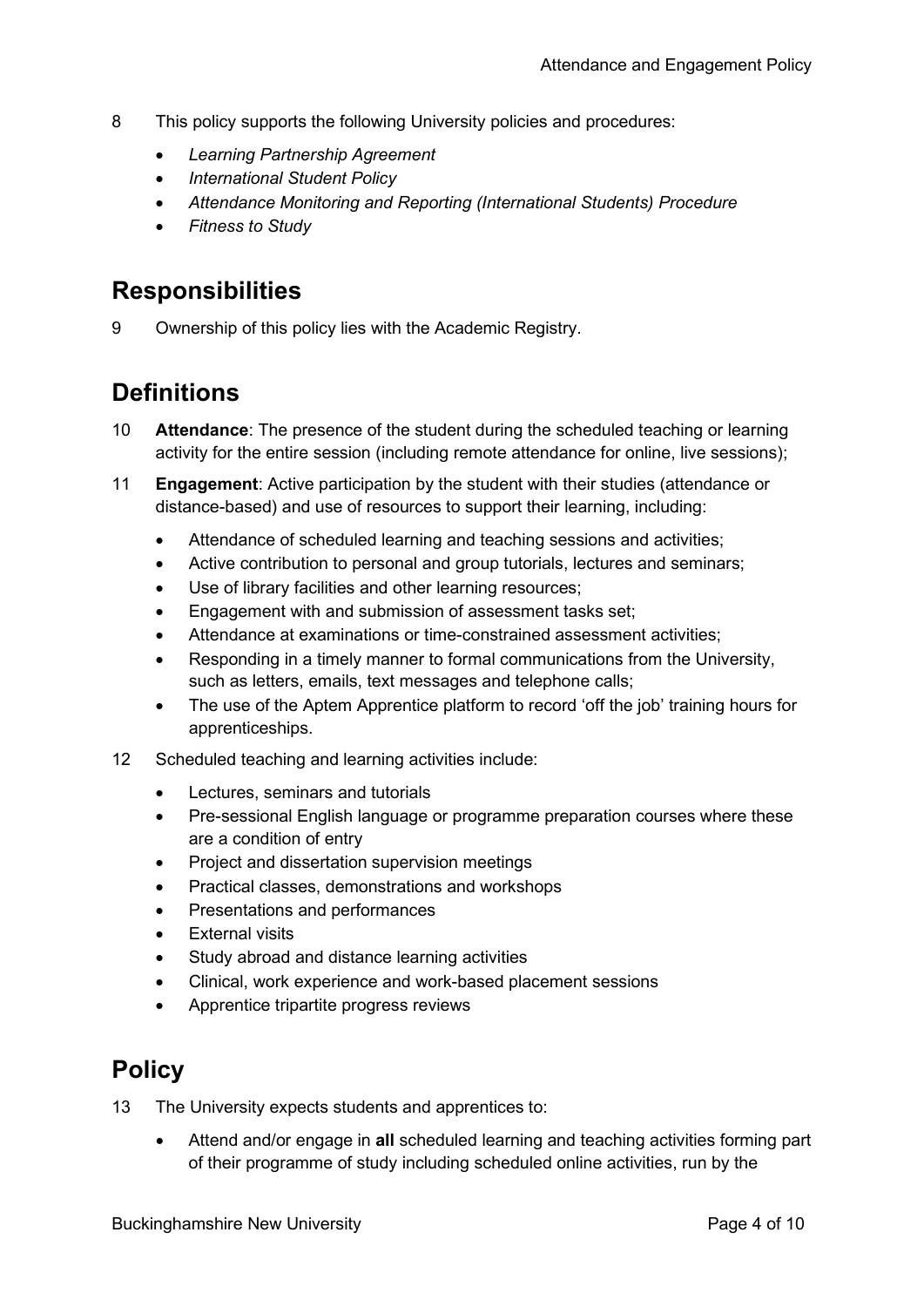University and those run by external professionals/trainers, and/or in conjunction with employers;

- Attend punctually and for the full duration of all such activities;
- Make full use of the available resources to support their learning;
- Complete both formative and summative assessment tasks at the first opportunity.
- 14 Students and apprentices are expected to participate in their learning, to take responsibility for their own development and through such engagement to demonstrate a positive attitude to their studies.
- 15 The University will monitor students and apprentices in order to identify those whose attendance, and engagement, including scheduled online activities, raises concerns that they may be experiencing difficulties. Attendance of Tier 4 students is subject to additional monitoring to meet the requirements of the UKVI. (See Attendance Monitoring and Reporting (International Students) Procedure)
	- Where attendance and / or engagement, including scheduled online activities levels raise concerns, the University will take appropriate steps to provide support. The initial focus will be on support and wellbeing for the student.
	- Continued attendance and / or engagement issues will trigger communications designed to encourage students to re-engage with their studies.
	- Following all interventions, where students are deemed to be no longer attending, their registration may be withdrawn and they will be reported, as applicable, to the Student Loans Company (SLC), the UKVI, their employer or sponsor, and/or their Professional Statutory Regulatory Body (PSRB) to meet the University's statutory reporting duty.
	- Apprentices' employers will be notified of any unauthorised absences or punctuality issues.
	- Attendance is monitored in line with ESFA and Ofsted requirements where applicable.
- 16 Personal Tutors have the authority to grant short periods of absence to students for personal or religious reasons.
- 17 The University reserves the right to refuse any request for authorised absence where the pattern of attendance and engagement already gives cause for concern.
- 18 Requests for authorised absence will be assessed on an individual basis, and where relevant, students may be advised to follow the mitigating circumstances or interruption of studies procedures.
- 19 All decisions taken under this policy will be made on a case by case basis to ensure that students are offered support according to their needs (e.g. learning disability or other protected characteristic).
- 20 Students will have the right to respond to a recommendation to withdraw them from their studies under this policy. Responses should be submitted in writing to the Academic Registry within five working days of the notification to the student and should be accompanied by appropriate evidence. The final decision resides with the Head of School or nominee.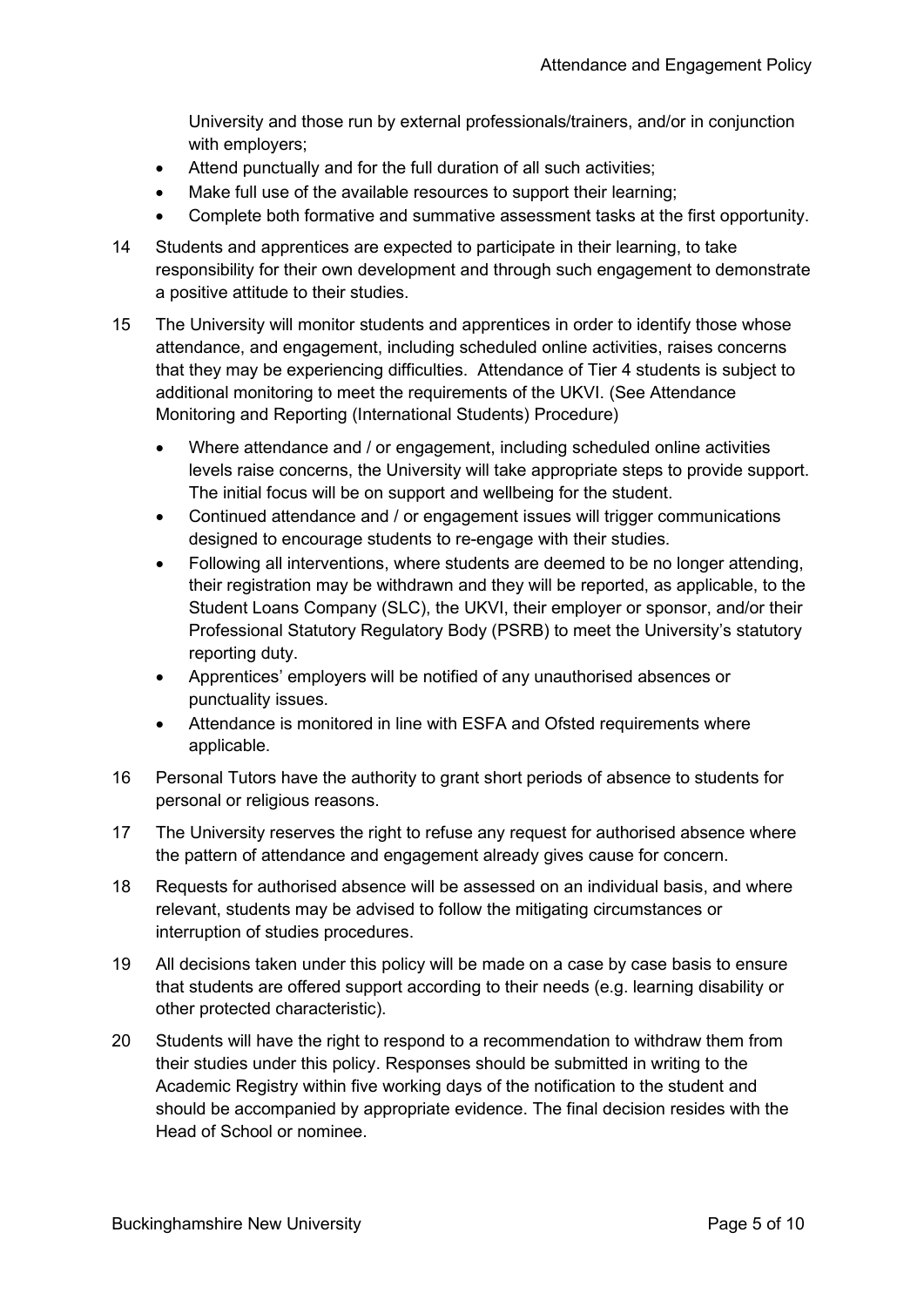21 The University will treat any deliberate attempt by a student to circumvent this policy e.g. by asking another student to register on their behalf - extremely seriously. Any such attempt may lead to disciplinary action being taken.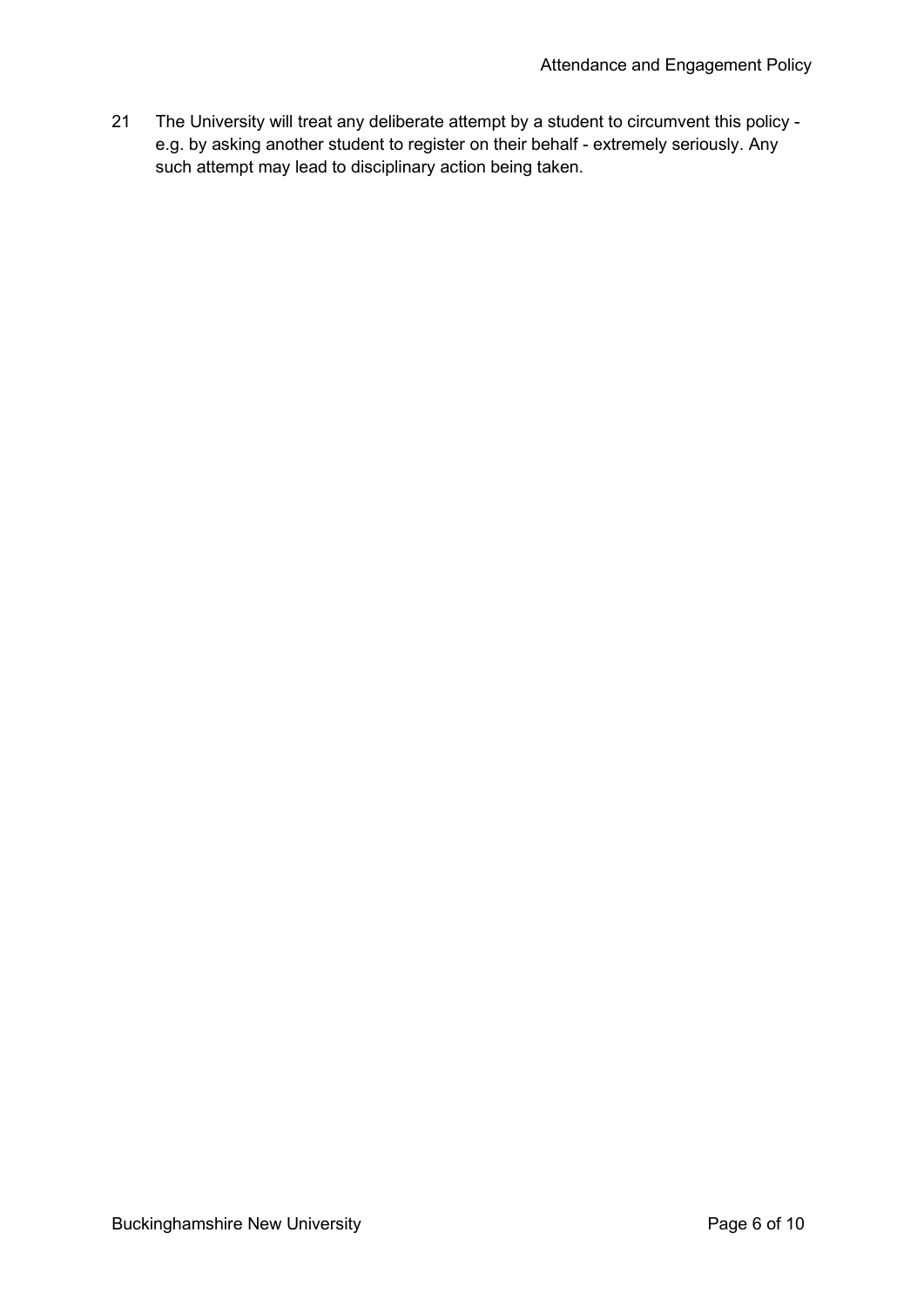# <span id="page-6-0"></span>**Operational Guidance**

22 These Guidelines support the University's *Attendance and Engagement Policy*.

### <span id="page-6-1"></span>**Monitoring and recording**

- 23 The University will monitor student attendance and engagement and may draw upon the following records to inform an overall profile for a student:
	- Submission of assessment tasks as recorded on the University's Student Records System;
	- Engagement with the University's Virtual Learning Environment (VLE), e.g. accessing of materials and participation in discussion board activities;
	- Attendance patterns as recorded on Attendance Monitoring System, AMS and MyBNU;
	- Usage of the University Library and other learning resources, e.g. borrowing of books, and accessing e-books or journal articles;
	- Swiping of the Student ID card to gain access to University premises;
	- An apprentice's engagement with the Aptem Apprentice platform to log 'off the job' activity.
- 24 All data will be held and processed in accordance with the University's *Data Protection Policy*.
- 25 Where attendance and/or engagement levels raise concern, the University will intervene in accordance with the process for unauthorised absence outlined below, which triggers communications with the students concerned.
- 26 The intention is to re-engage students, offering support where required. This policy is used alongside the *Fitness to Study Policy*, which supports students in their studies.

### <span id="page-6-2"></span>**Communicating with students**

- 27 All communications will be by email to the student's University email account in the first instance.
- 28 Where hardcopy correspondence is required, it will be sent to the student's registered term-time and/or home address as recorded on the University's Student Records System, normally at the point of withdrawal.
- 29 The Apprenticeship Hub will communicate with the nominated employer contact by email.

### <span id="page-6-3"></span>**Unauthorised absence[2](#page-6-4)**

30 The University monitors student attendance and engagement in order to take action in cases where records indicate that students may be experiencing difficulties.

<span id="page-6-4"></span><sup>&</sup>lt;sup>2</sup> Some courses may have additional requirements around attendance. These will normally be a validation requirement from a PSRB responsible for accrediting the programme and will be specified in the relevant Programme Handbook provided at registration. For the avoidance of doubt, individual programme requirements will supersede this policy.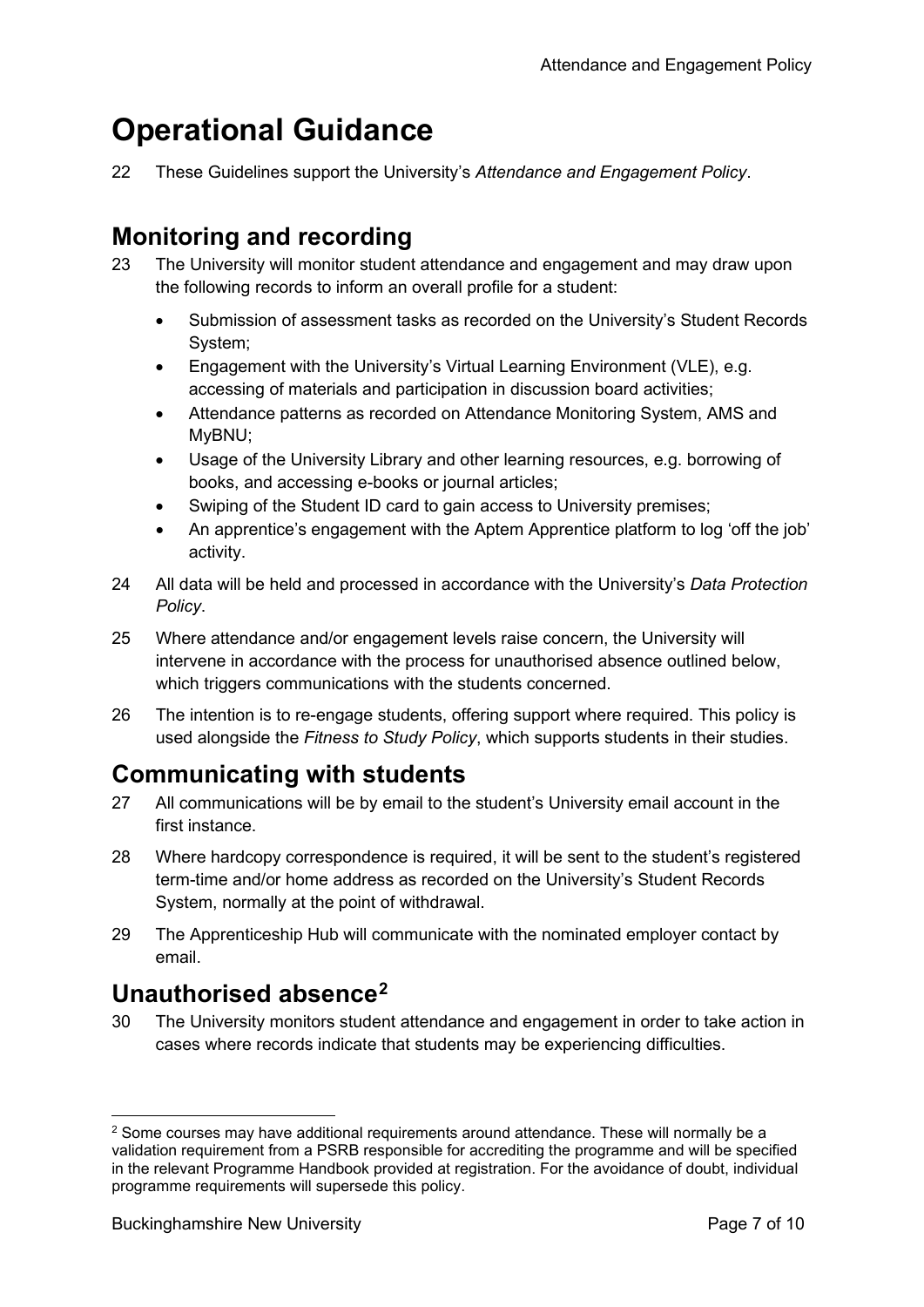- a The initial focus is on support and wellbeing for the student. Where a student has been absent without authorisation normally for 5 or more consecutive teaching incidences/points of contact on a module, the Module Tutor will contact the student to ascertain any underlying reason, and to encourage them to resume their studies. Where necessary students will be signposted to the appropriate student service for advice, support and guidance.
- b After an initial communication has been made, and records show a continued cause for concern, e.g. unauthorised absence of normally 10 consecutive teaching incidences/points of contact on a module, the Module Tutor will raise concerns about the student with Academic Registry. At this point a formal communication with the student will be made, reiterating the University's concern and encouraging re-engagement with the programme, while also providing notification of the potential consequences of non-attendance/engagement. Students will be instructed to make contact with their Personal Tutor (or named academic) to arrange a meeting to discuss their attendance and engagement on their programme and to plan any catch-up work required.<sup>[3](#page-7-0)</sup> This will be supported by email communication from the Student Hub to invite the student to engage with relevant support services.
- 31 A student who has been absent without authorisation for 20 or more consecutive working days and/or has no evidence of engagement with their learning activities, and/or has failed to respond satisfactorily to University attendance communications, will be informed by Academic Registry that a recommendation for their withdrawal is being made. The student will be held responsible for any fees or other charges that may arise from this decision.
- 32 A student who is being recommended for withdrawal under this process will have 5 working days to respond in writing to the Academic Registry. All responses must be supported by evidence which may include:
	- Evidence of their attendance and engagement with their studies;
	- Acknowledged intention to engage with their studies;
	- Evidence of exceptional circumstances as a reason for their lack of attendance or engagement.

The Head of School or nominee will assess responses received. Where a response is accepted, the student's withdrawal status will be set aside and they will be informed in writing. Where the response/evidence is not deemed satisfactory, the Head of School or nominee may take the decision to either withdraw the student or to contact the student's Personal Tutor to put an action plan in place, with the student informed accordingly.

33 If a response is not received, the recommendation to terminate the student's registration will be discussed with the Head of School or nominee and agreed action to withdraw the student put into effect.

<span id="page-7-0"></span><sup>3</sup> Where a student's health or wellbeing causes the University concern regarding their fitness to study on a course, the student may also be referred under the *Fitness to study procedure*.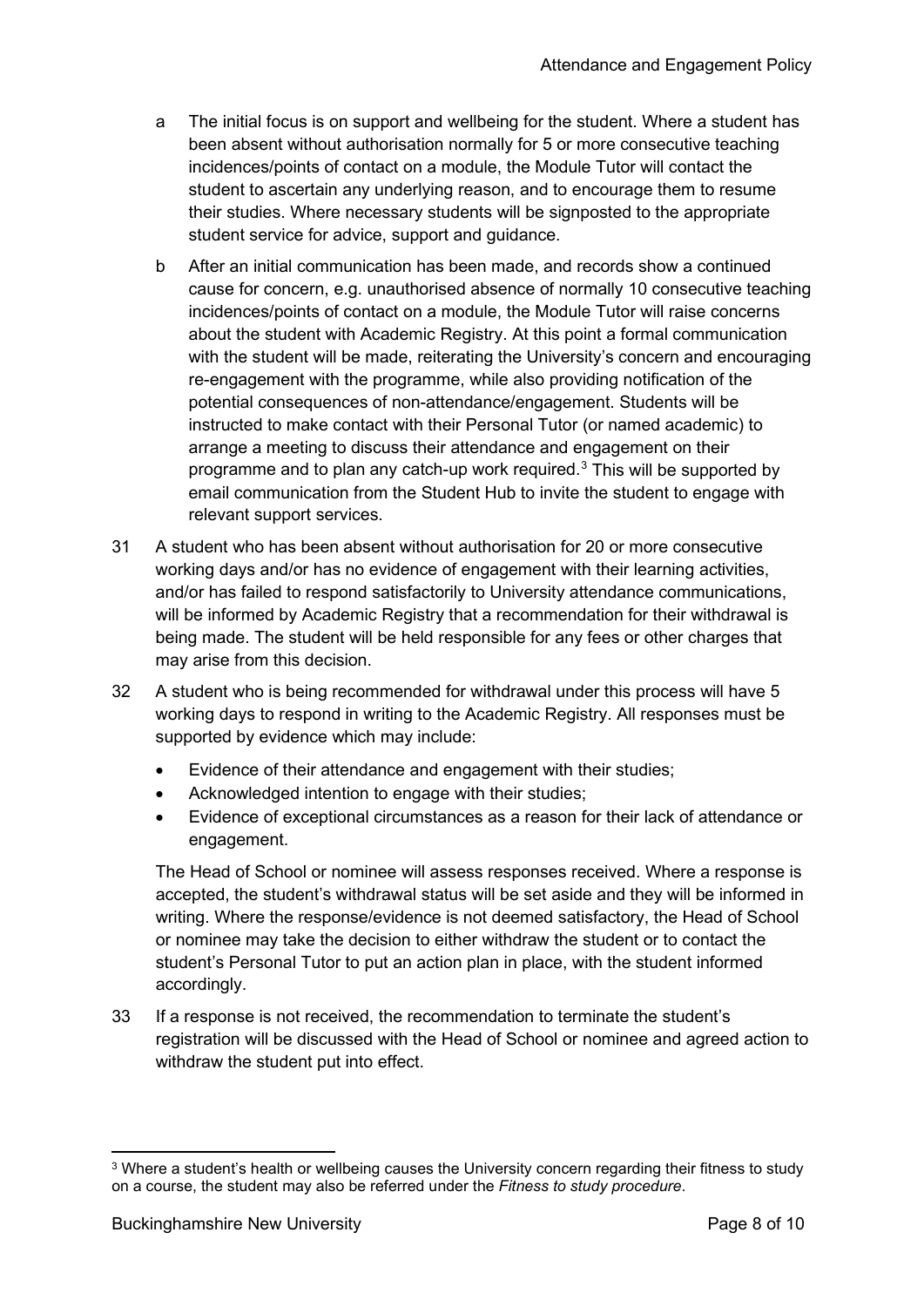34 Students whose registration is withdrawn for non-attendance will be reported, as appropriate, to the Student Loans Company (SLC), the UKVI, their employer or sponsor, and/or their Professional Statutory Regulatory Body (PSRB) as applicable.

### <span id="page-8-0"></span>**Authorised absence**

- 35 Students may request authorisation for short periods of absence for personal or religious reasons in writing from their Personal Tutor. Wherever possible such absences should be requested in advance and at the earliest available opportunity.
- 36 Requests for absences of more than five working days will be considered as exceptional due to the potential impact on a student's studies. Such requests must be made in writing and will only be granted if the Personal Tutor and employer where applicable agrees with the proposal, and the student concerned recognises their responsibility for completing any outstanding academic work.
- 37 Requests for authorised absence will be assessed on an individual basis, and where relevant, students may be advised to follow the Mitigating Circumstances or Interruption of Studies procedures.
- 38 Authorised absence for Tier 4 students is subject to the *Attendance Monitoring and Reporting (International Students) Procedure*.
- 39 For continued cases of absence students should seek and be encouraged to seek advice from the Student Hub who will signpost appropriate support within the University and consider interrupting their studies [\(http://bucks.ac.uk/students/academicadvice/changing-direction\)](http://bucks.ac.uk/students/academicadvice/changing-direction).
- 40 Personal Tutors (Occasionally Course Leaders. See: *Personal Tutoring Policy*) are responsible for approving all requests for authorised absence and for informing relevant teaching and administrative colleagues, including the Student Hub [\(Students@bucks.ac.uk\)](mailto:Students@bucks.ac.uk) and Apprenticeship Hub (Apprenticeships@bucks.ac.uk) where applicable.
- 41 The University reserves the right to refuse any request for authorised absence where the student's pattern of attendance and engagement already gives cause for concern; reasons for the decision will be given.
- 42 Any apprentice will miss 4 weeks or more of their apprenticeship will be interrupted and ESFA funding paused.

### <span id="page-8-1"></span>**Illness**

- 43 Short-term absence due to illness (1-2 days) does not need to be authorised, but the student should contact their Personal Tutor to inform them if they are not able to attend a scheduled activity together with the likely date of their return. For longer periods of illness (3-5 days) students should submit a self-certification form.
- 44 Where sudden illness affects assessment (e.g. deadlines not being met) students should apply for mitigating circumstances to be taken into consideration (see: [http://bucks.ac.uk/students/academicadvice/assessment-and-examination/exceptional](http://bucks.ac.uk/students/academicadvice/assessment-and-examination/exceptional-circumstances)[circumstances\)](http://bucks.ac.uk/students/academicadvice/assessment-and-examination/exceptional-circumstances).
- 45 Where illness results/ will result in 4 weeks or more non-participation on an apprenticeship, the student will be interrupted, and apprenticeship funding paused.